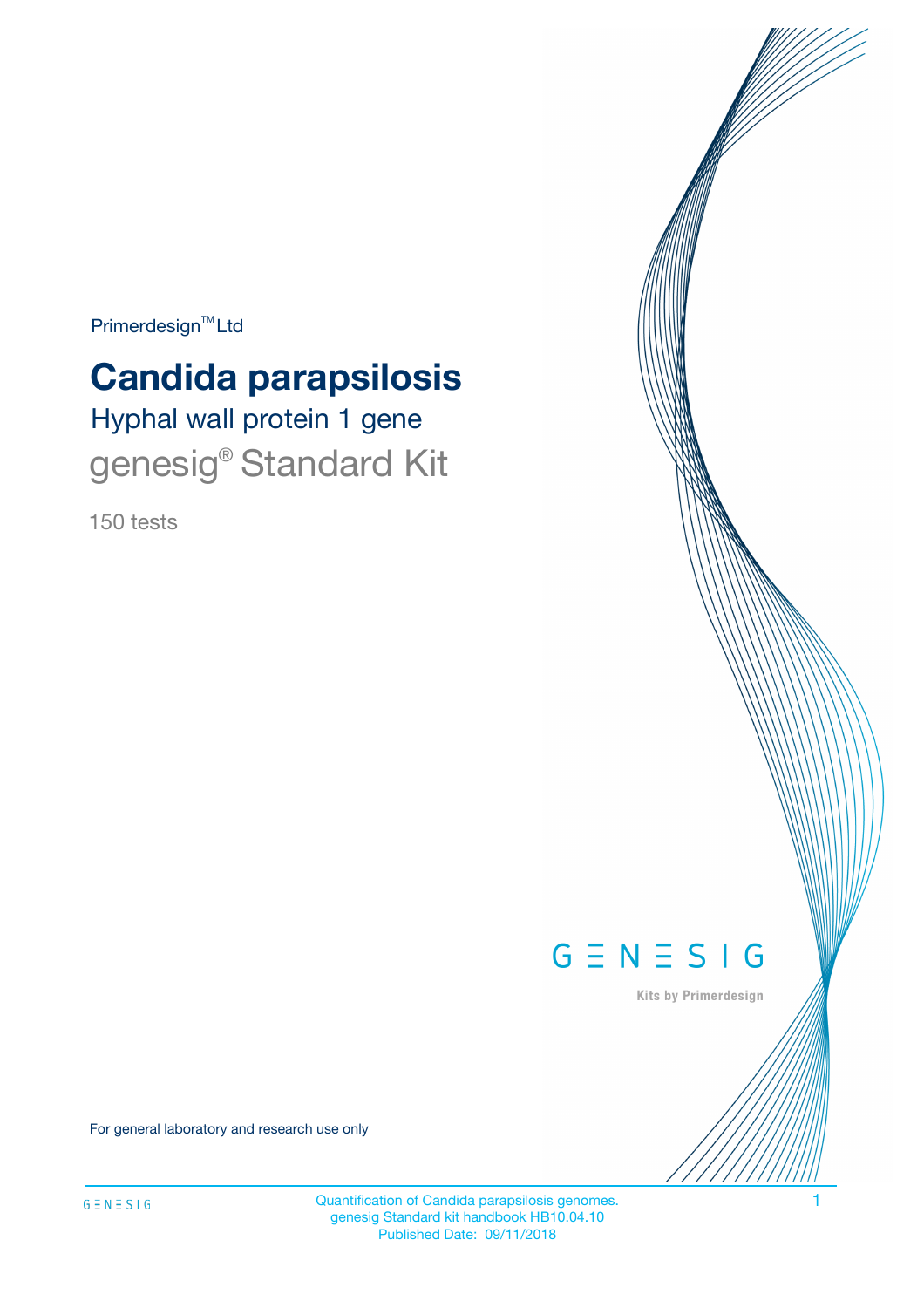# Introduction to Candida parapsilosis

Candida parapsilosis is a fungal species of the Saccharomycetaceae (yeast) family and is now one of the most common candidiasis species after C.albicans. C.parapsilosis is found abundantly in nature and is part of the natural flora of humans and mammals. It is also easily isolated from soil, seawater and plants.

C.parapsilosis cells are oval, round or cylindrical shapes, it does not form true hyphae and exists in yeast or pseudohyphal form.

Candida parapsilosis has a lower virulence compared to C.albicans and has a lower mortality and morbidity in neonates and adults. Common virulence factors between the two species include adherence to epithelial and endothelial cells, proteinase production, pseudohypha formation, phospholipase production and phenotypic switching. The lower virulence of C. parapsilosis is due to its inability to form hyphae.

Individuals that Candida parapsilosis infection poses the biggest risk to includes neonates and patients in intensive care units. Infections are mostly associated with hyperalimentation units, prosthetic devices (e.g. valves) and indwelling catheters. The pathogenicity of C.parapsilosis is limited by intact integument however it can grow in total parenteral nutrition and is able to form biofilms on catheters and other implanted devices – this can lead to wide raging infections including thrush, fungemia, endocarditis, endophthalmitis and arthritis.

Treatment of endocarditis often involves surgery to replace the infected device in association with aggressive anti-fungal medication, however this treatment is not always effective.

Fast and accurate detection of an C.parapsilosis by real time PCR could be greatly beneficial.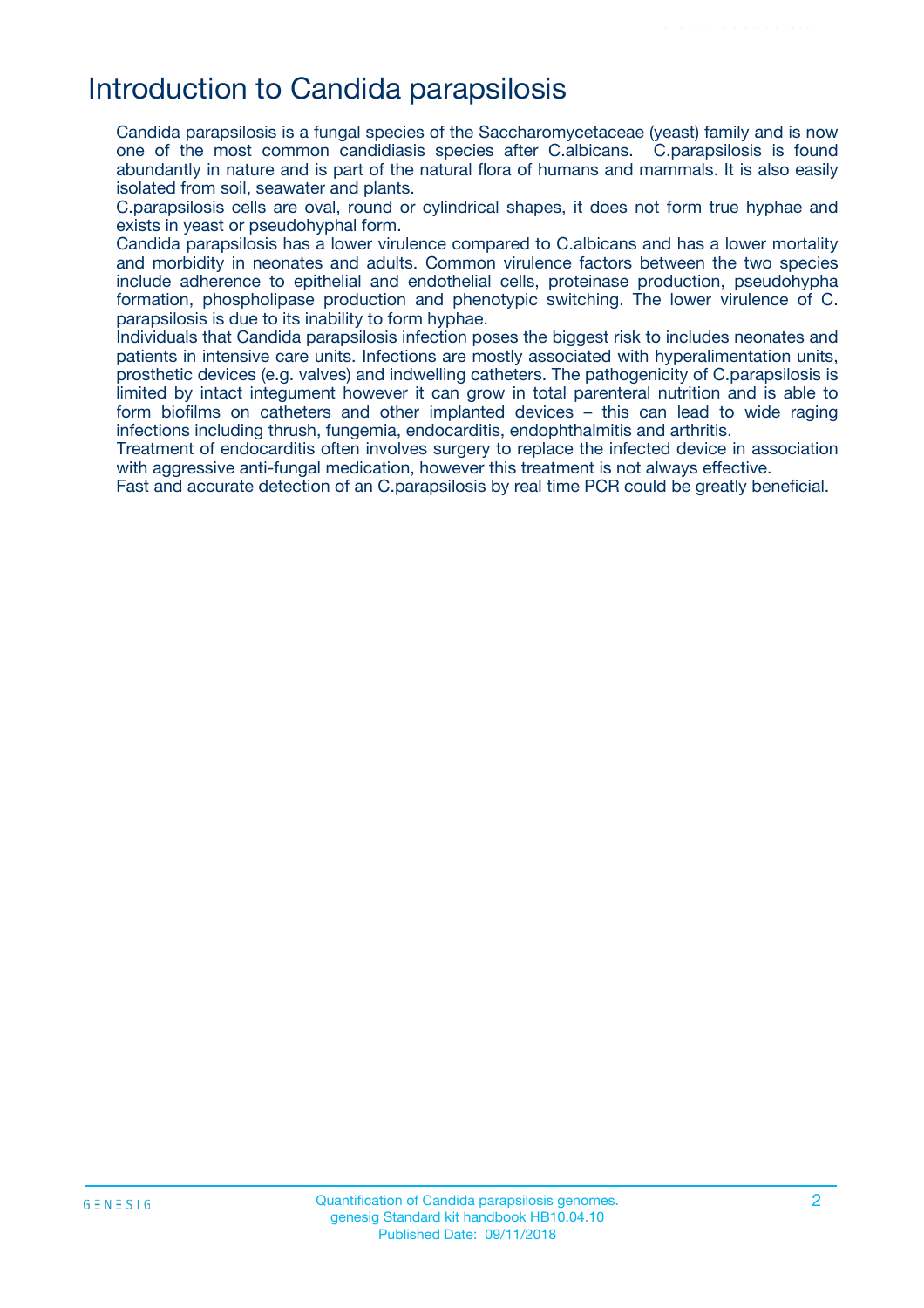

The Primerdesign genesig Kit for Candida parapsilosis (C.parapsilosis) genomes is designed for the in vitro quantification of C.parapsilosis genomes. The kit is designed to have a broad detection profile. Specifically, the primers represent 100% homology with over 95% of the NCBI database reference sequences available at the time of design.

The dynamics of genetic variation means that new sequence information may become available after the initial design. Primerdesign periodically reviews the detection profiles of our kits and when required releases new versions.

If you require further information, or have a specific question about the detection profile of this kit then please send an e.mail to enquiry@primerdesign.co.uk and our bioinformatics team will answer your question.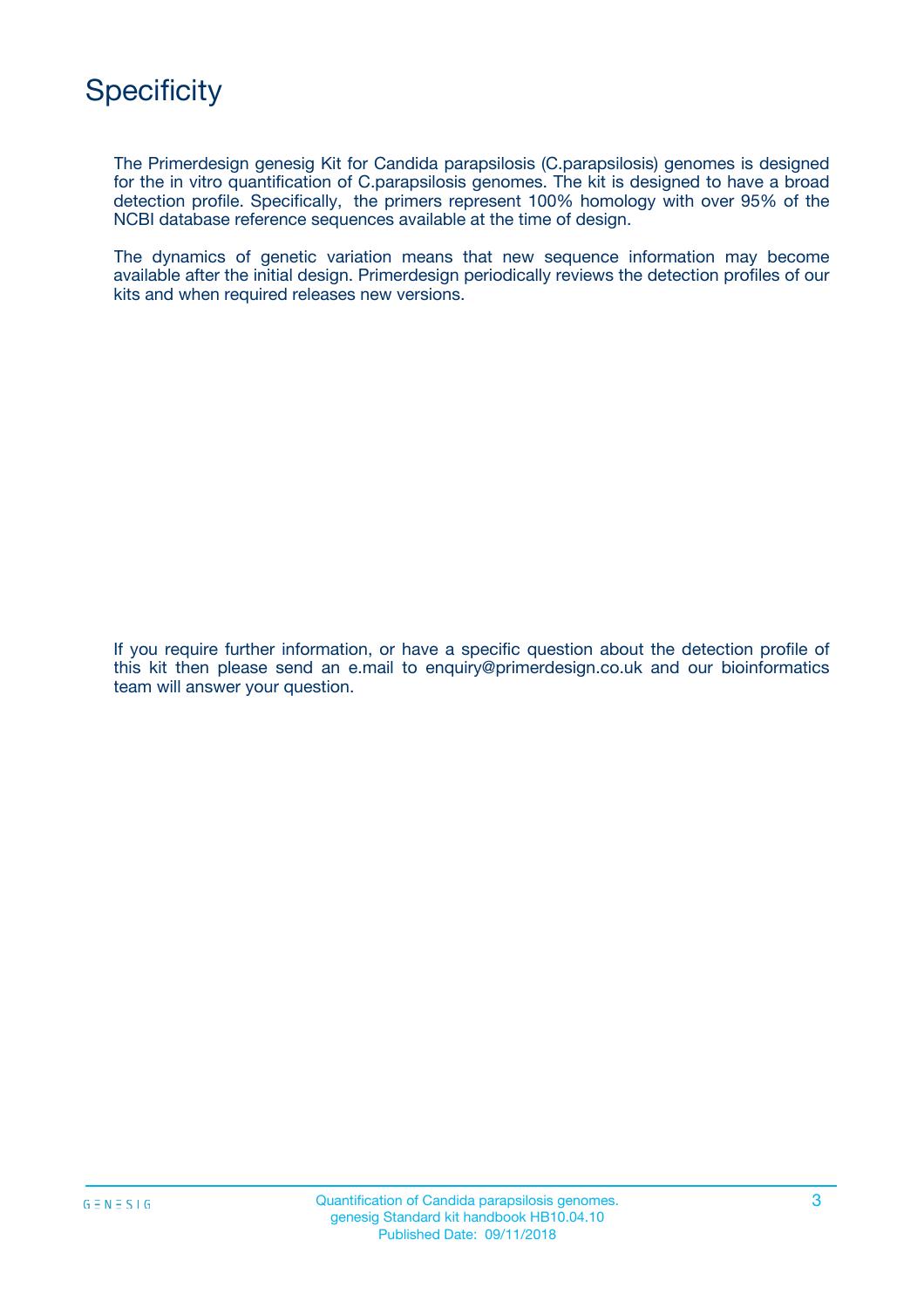# Kit contents

- **C.parapsilosis specific primer/probe mix (150 reactions BROWN)** FAM labelled
- **C.parapsilosis positive control template (for Standard curve RED)**
- **RNase/DNase free water (WHITE)** for resuspension of primer/probe mixes
- **Template preparation buffer (YELLOW)** for resuspension of positive control template and standard curve preparation

# Reagents and equipment to be supplied by the user

#### **Real-time PCR Instrument**

#### **Extraction kit**

This kit is recommended for use with genesig Easy DNA/RNA extraction kit. However, it is designed to work well with all processes that yield high quality RNA and DNA with minimal PCR inhibitors.

#### **oasig**TM **lyophilised or Precision**®**PLUS 2X qPCR Master Mix**

This kit is intended for use with oasig or PrecisionPLUS2X qPCR Master Mix.

**Pipettors and Tips**

**Vortex and centrifuge**

**Thin walled 1.5 ml PCR reaction tubes**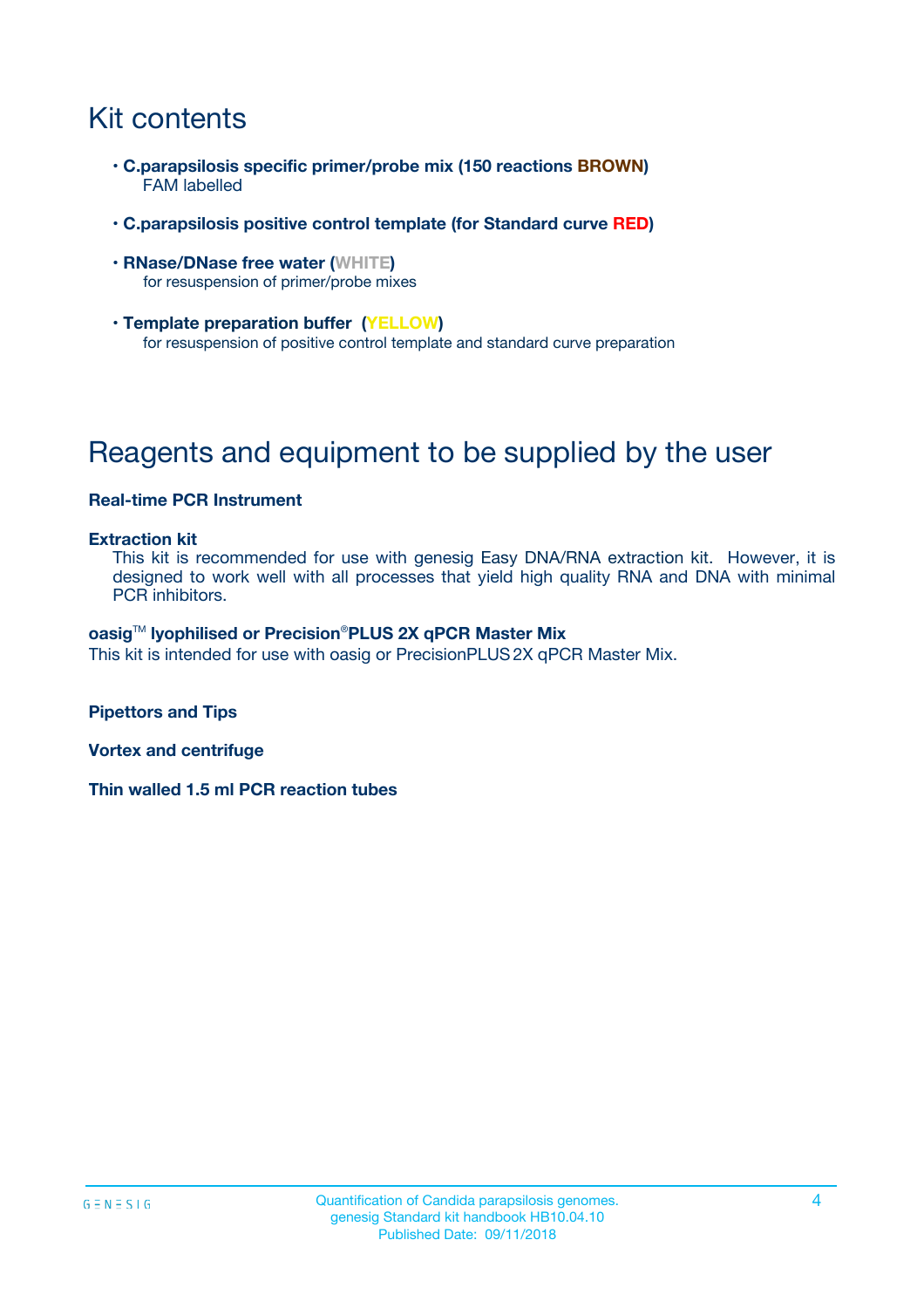### Kit storage and stability

This kit is stable at room temperature but should be stored at -20ºC on arrival. Once the lyophilised components have been resuspended they should not be exposed to temperatures above -20°C for longer than 30 minutes at a time and unnecessary repeated freeze/thawing should be avoided. The kit is stable for six months from the date of resuspension under these circumstances.

If a standard curve dilution series is prepared this can be stored frozen for an extended period. If you see any degradation in this serial dilution a fresh standard curve can be prepared from the positive control.

Primerdesign does not recommend using the kit after the expiry date stated on the pack.

### Suitable sample material

All kinds of sample material suited for PCR amplification can be used. Please ensure the samples are suitable in terms of purity, concentration, and DNA integrity. Always run at least one negative control with the samples. To prepare a negative-control, replace the template DNA sample with RNase/DNase free water.

### Dynamic range of test

Under optimal PCR conditions genesig C.parapsilosis detection kits have very high priming efficiencies of >95% and can detect less than 100 copies of target template.

### Notices and disclaimers

This product is developed, designed and sold for research purposes only. It is not intended for human diagnostic or drug purposes or to be administered to humans unless clearly expressed for that purpose by the Food and Drug Administration in the USA or the appropriate regulatory authorities in the country of use. During the warranty period Primerdesign genesig detection kits allow precise and reproducible data recovery combined with excellent sensitivity. For data obtained by violation to the general GLP guidelines and the manufacturer's recommendations the right to claim under guarantee is expired. PCR is a proprietary technology covered by several US and foreign patents. These patents are owned by Roche Molecular Systems Inc. and have been sub-licensed by PE Corporation in certain fields. Depending on your specific application you may need a license from Roche or PE to practice PCR. Additional information on purchasing licenses to practice the PCR process may be obtained by contacting the Director of Licensing at Roche Molecular Systems, 1145 Atlantic Avenue, Alameda, CA 94501 or Applied Biosystems business group of the Applera Corporation, 850 Lincoln Centre Drive, Foster City, CA 94404. In addition, the 5' nuclease assay and other homogeneous amplification methods used in connection with the PCR process may be covered by U.S. Patents 5,210,015 and 5,487,972, owned by Roche Molecular Systems, Inc, and by U.S. Patent 5,538,848, owned by The Perkin-Elmer Corporation.

### Trademarks

Primerdesign™ is a trademark of Primerdesign Ltd.

genesig $^\circledR$  is a registered trademark of Primerdesign Ltd.

The PCR process is covered by US Patents 4,683,195, and 4,683,202 and foreign equivalents owned by Hoffmann-La Roche AG. BI, ABI PRISM® GeneAmp® and MicroAmp® are registered trademarks of the Applera Genomics (Applied Biosystems Corporation). BIOMEK® is a registered trademark of Beckman Instruments, Inc.; iCycler™ is a registered trademark of Bio-Rad Laboratories, Rotor-Gene is a trademark of Corbett Research. LightCycler™ is a registered trademark of the Idaho Technology Inc. GeneAmp®, TaqMan® and AmpliTaqGold® are registered trademarks of Roche Molecular Systems, Inc., The purchase of the Primerdesign reagents cannot be construed as an authorization or implicit license to practice PCR under any patents held by Hoffmann-LaRoche Inc.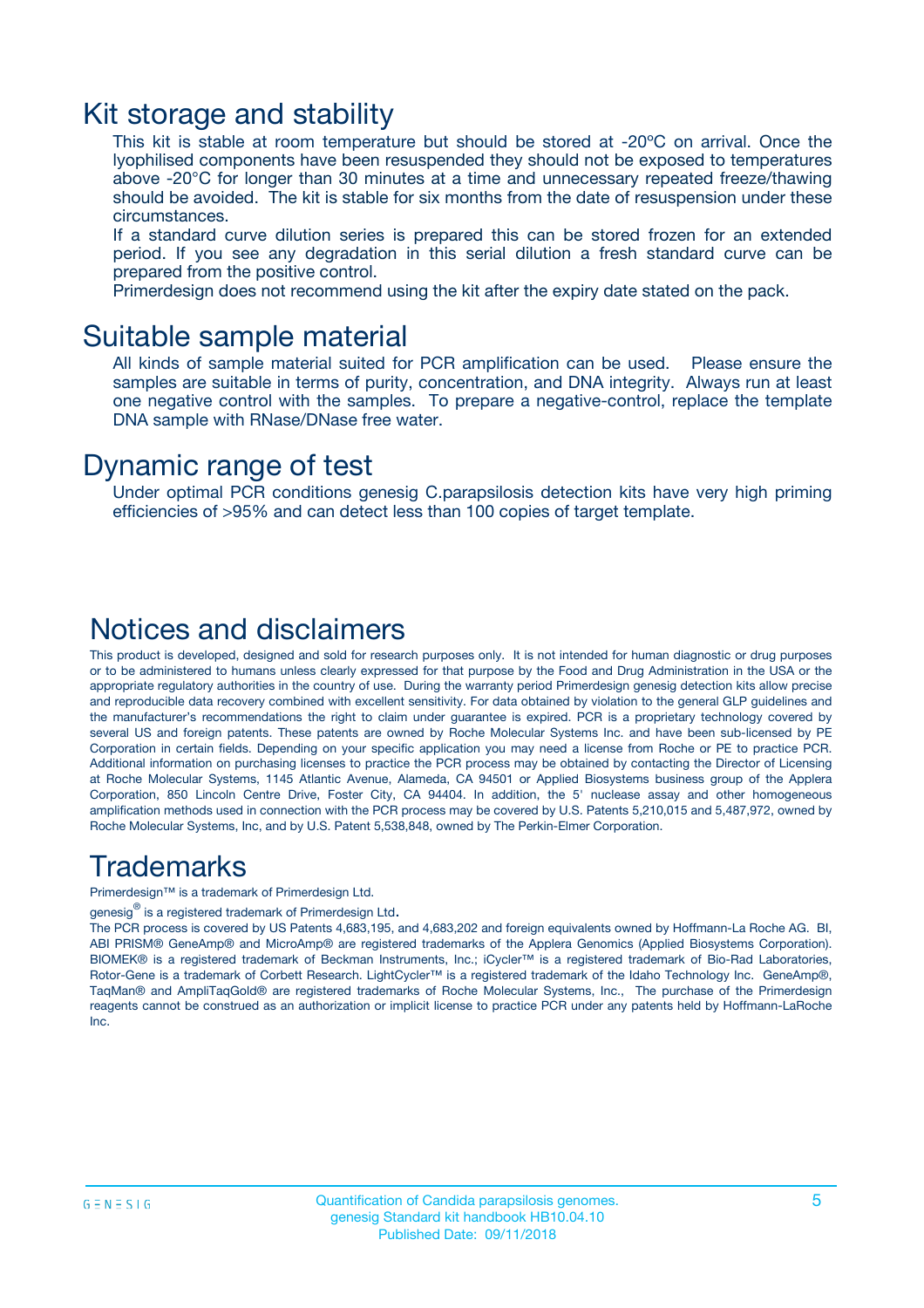# Principles of the test

#### **Real-time PCR**

A C.parapsilosis specific primer and probe mix is provided and this can be detected through the FAM channel.

The primer and probe mix provided exploits the so-called TaqMan® principle. During PCR amplification, forward and reverse primers hybridize to the C.parapsilosis DNA. A fluorogenic probe is included in the same reaction mixture which consists of a DNA probe labeled with a 5`-dye and a 3`-quencher. During PCR amplification, the probe is cleaved and the reporter dye and quencher are separated. The resulting increase in fluorescence can be detected on a range of qPCR platforms.

#### **Positive control**

For copy number determination and as a positive control for the PCR set up, the kit contains a positive control template. This can be used to generate a standard curve of C.parapsilosis copy number / Cq value. Alternatively the positive control can be used at a single dilution where full quantitative analysis of the samples is not required. Each time the kit is used, at least one positive control reaction must be included in the run. A positive result indicates that the primers and probes for detecting the target C.parapsilosis gene worked properly in that particular experimental scenario. If a negative result is obtained the test results are invalid and must be repeated. Care should be taken to ensure that the positive control does not contaminate any other kit component which would lead to false-positive results. This can be achieved by handling this component in a Post PCR environment. Care should also be taken to avoid cross-contamination of other samples when adding the positive control to the run. This can be avoided by sealing all other samples and negative controls before pipetting the positive control into the positive control well.

#### **Negative control**

To validate any positive findings a negative control reaction should be included every time the kit is used. For this reaction the RNase/DNase free water should be used instead of template. A negative result indicates that the reagents have not become contaminated while setting up the run.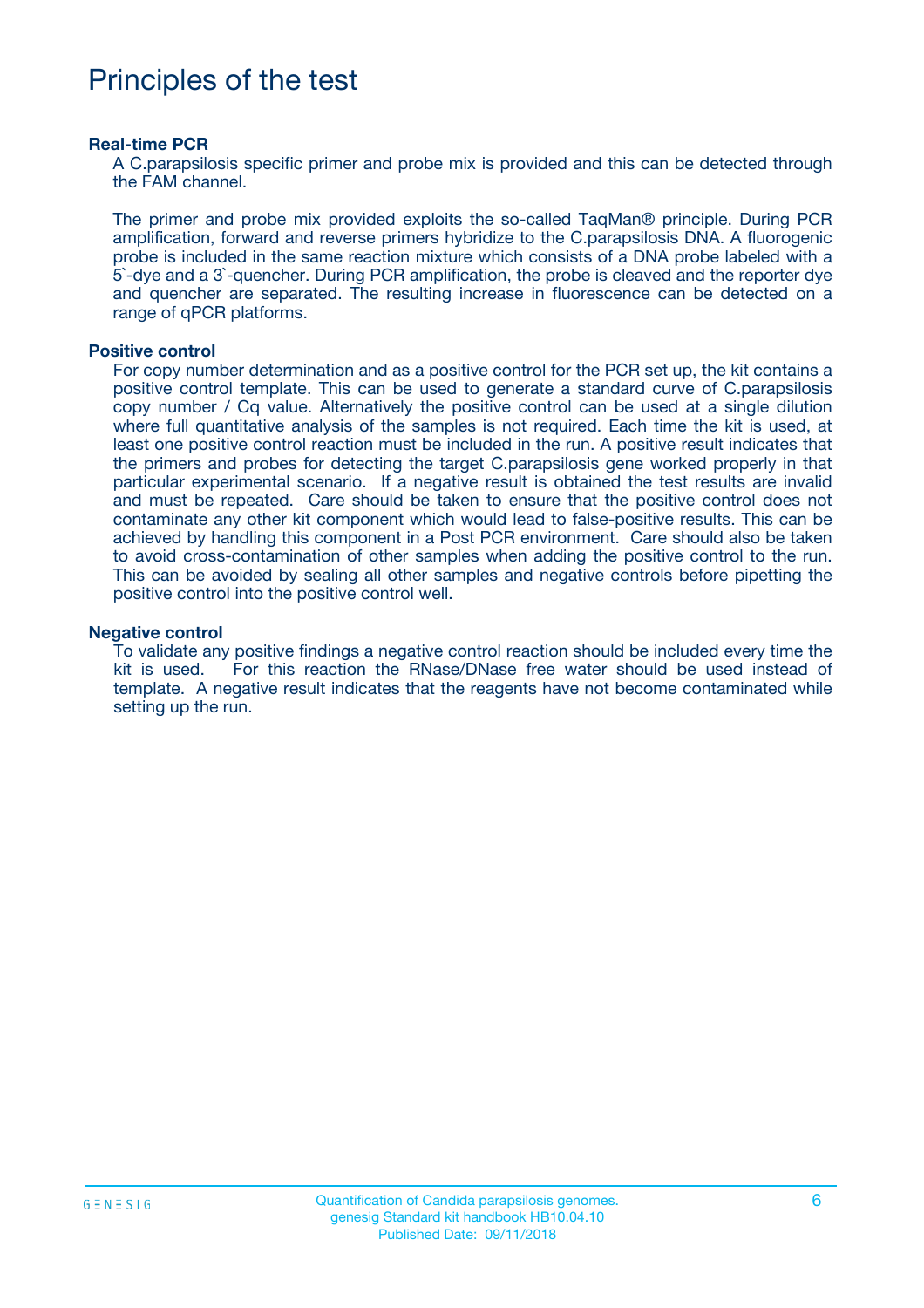## Resuspension protocol

To minimize the risk of contamination with foreign DNA, we recommend that all pipetting be performed in a PCR clean environment. Ideally this would be a designated PCR lab or PCR cabinet. Filter tips are recommended for all pipetting steps.

#### **1. Pulse-spin each tube in a centrifuge before opening.**

This will ensure lyophilised primer and probe mix is in the base of the tube and is not spilt upon opening the tube.

**2. Resuspend the kit components in the RNase/DNase free water supplied, according to the table below.**

To ensure complete resuspension, vortex each tube thoroughly.

| Component - resuspend in water          | Volume |
|-----------------------------------------|--------|
| <b>Pre-PCR pack</b>                     |        |
| C.parapsilosis primer/probe mix (BROWN) | 165 ul |

### **3. Resuspend the positive control template in the template preparation buffer supplied, according to the table below:**

To ensure complete resuspension, vortex the tube thoroughly.

| Component - resuspend in template preparation buffer | Wolume!     |
|------------------------------------------------------|-------------|
| <b>Post-PCR heat-sealed foil</b>                     |             |
| C.parapsilosis Positive Control Template (RED) *     | $500$ $\mu$ |

\* This component contains high copy number template and is a VERY significant contamination risk. It must be opened and handled in a separate laboratory environment, away from the other components.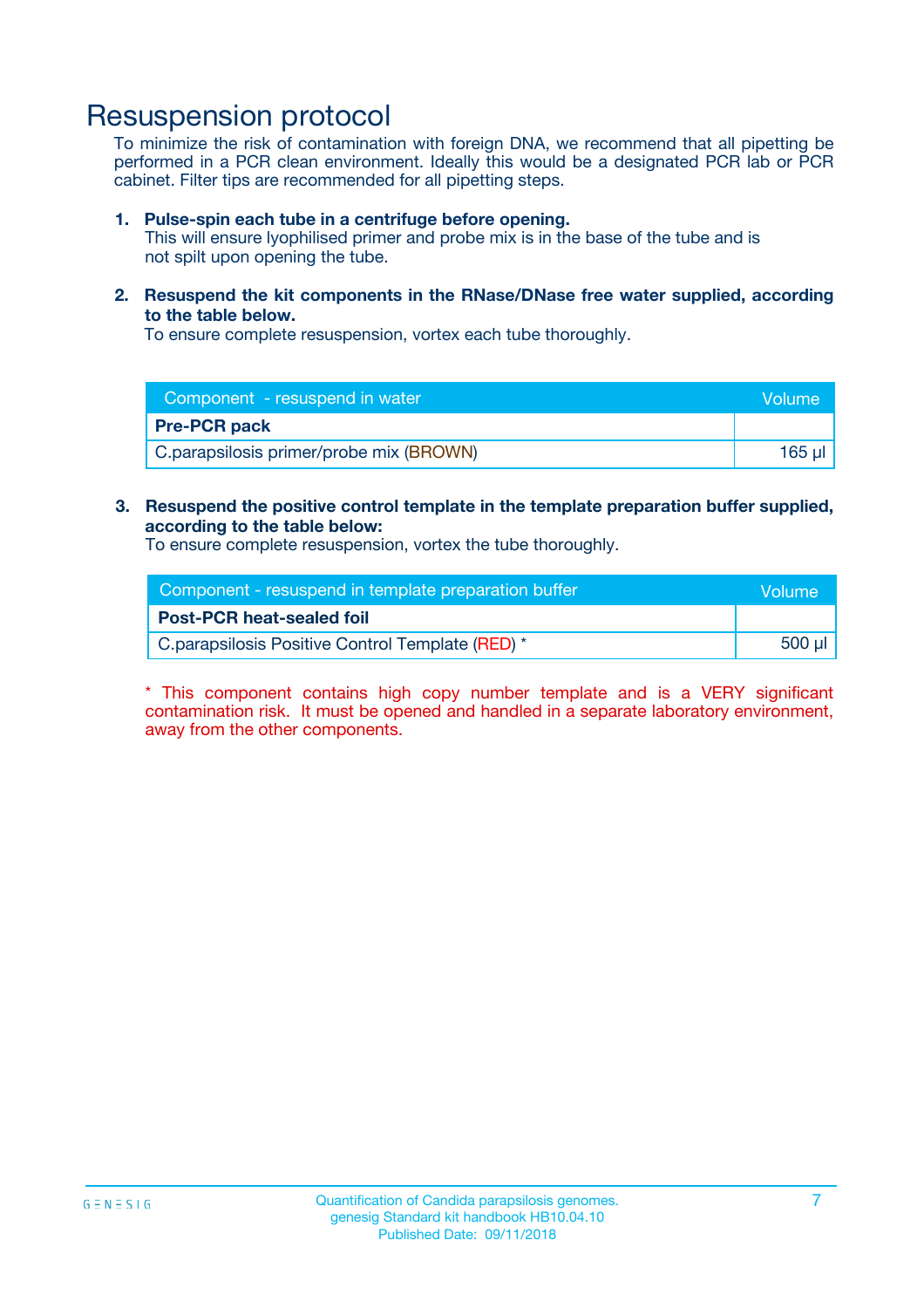# qPCR detection protocol

**1. For each DNA sample prepare a reaction mix according to the table below:** Include sufficient reactions for positive and negative controls.

| Component                                 | Volume   |
|-------------------------------------------|----------|
| oasig or PrecisionPLUS 2X qPCR Master Mix | 10 $\mu$ |
| C.parapsilosis primer/probe mix (BROWN)   | 1 $\mu$  |
| <b>RNase/DNase free water (WHITE)</b>     | $4 \mu$  |
| <b>Final Volume</b>                       | $15 \mu$ |

- **2. Pipette 15µl of this mix into each well according to your qPCR experimental plate set up.**
- **3. Prepare DNA templates for each of your samples.**
- **4. Pipette 5µl of DNA template into each well, according to your experimental plate set up.**

For negative control wells use 5µl of RNase/DNase free water. The final volume in each well is 20µl.

**5. If a standard curve is included for quantitative analysis, prepare a reaction mix according to the table below:**

| Component                                 | Volume     |
|-------------------------------------------|------------|
| oasig or PrecisionPLUS 2X qPCR Master Mix | 10 µl      |
| C.parapsilosis primer/probe mix (BROWN)   | 1 µI       |
| <b>RNase/DNase free water (WHITE)</b>     | $4 \mu$    |
| <b>Final Volume</b>                       | $15$ $\mu$ |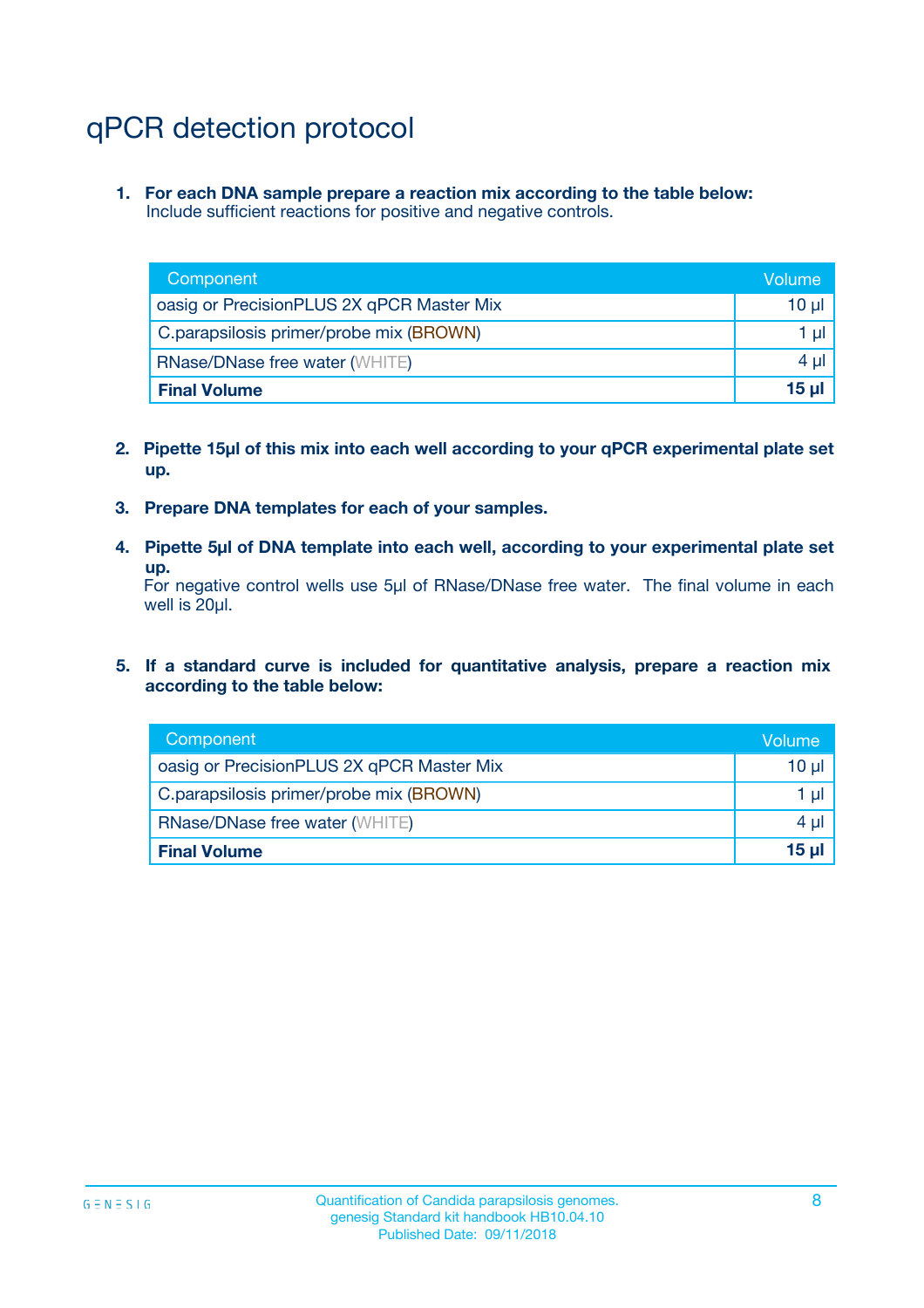### **6. Preparation of a standard curve dilution series.**

- 1) Pipette 90µl of template preparation buffer into 5 tubes and label 2-6
- 2) Pipette 10µl of Positive Control Template (RED) into tube 2
- 3) Vortex thoroughly
- 4) Change pipette tip and pipette 10µl from tube 2 into tube 3
- 5) Vortex thoroughly

Repeat steps 4 and 5 to complete the dilution series

| <b>Standard Curve</b>         | <b>Copy Number</b>     |
|-------------------------------|------------------------|
| Tube 1 Positive control (RED) | $2 \times 10^5$ per µl |
| Tube 2                        | $2 \times 10^4$ per µl |
| Tube 3                        | $2 \times 10^3$ per µl |
| Tube 4                        | $2 \times 10^2$ per µl |
| Tube 5                        | 20 per µl              |
| Tube 6                        | $2$ per $\mu$          |

7. Pipette 5µl of standard template into each well for the standard curve according to your experimental plate set up.

The final volume in each well is 20µl.

# qPCR amplification protocol

Amplification conditions using oasig or PrecisionPLUS2X qPCR Master Mix.

|             | <b>Step</b>       | <b>Time</b>     | <b>Temp</b>    |
|-------------|-------------------|-----------------|----------------|
|             | Enzyme activation | 2 min           | $95^{\circ}$ C |
| Cycling x50 | Denaturation      | 10 <sub>s</sub> | 95 $°C$        |
|             | DATA COLLECTION * | 60 s            | 60 °C          |

\* Fluorogenic data should be collected during this step through the FAM channel